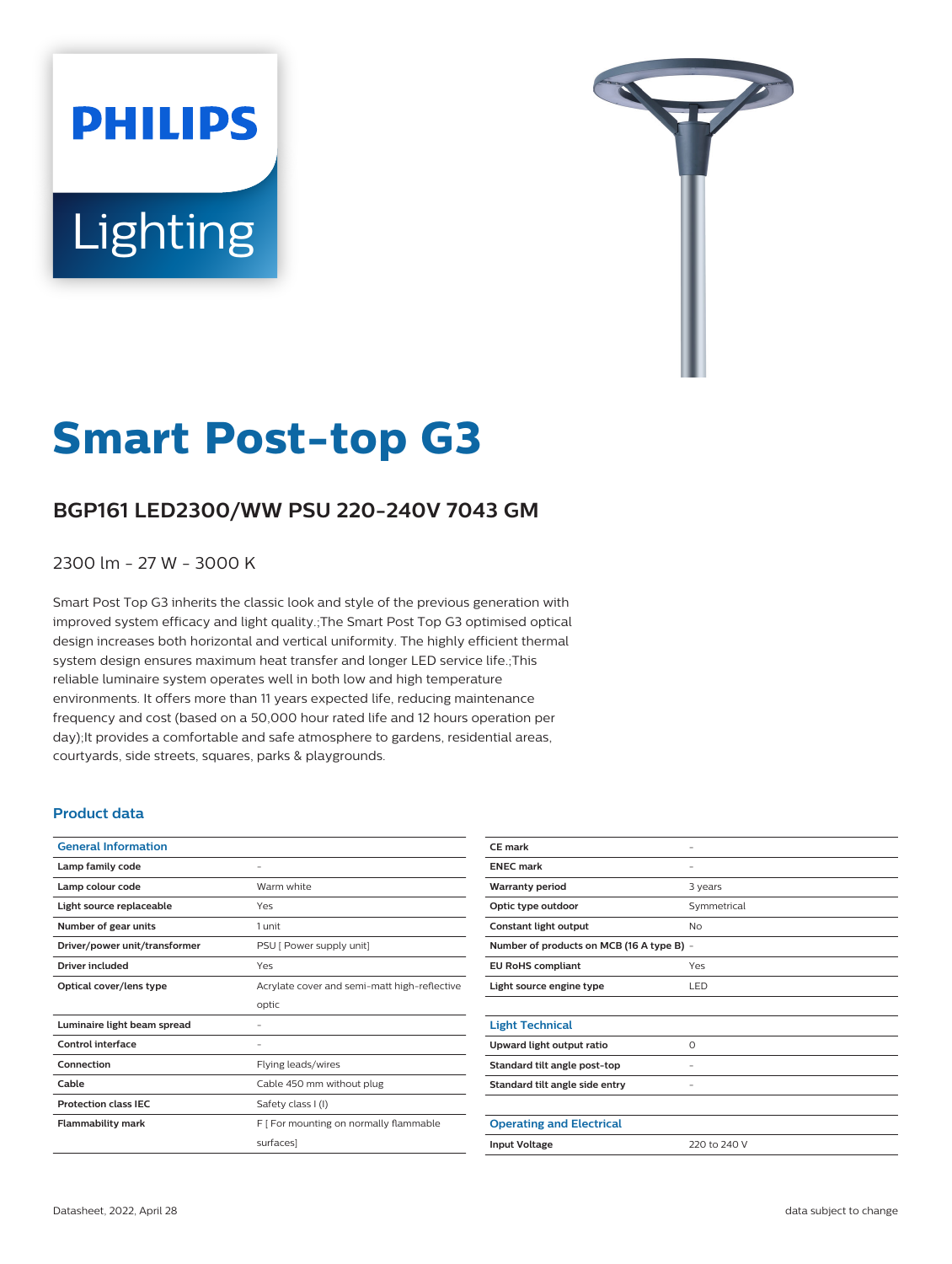## **Smart Post-top G3**

| Input frequency                        | 50 to 60 Hz                                   |
|----------------------------------------|-----------------------------------------------|
| Inrush current                         | 2.1A                                          |
| Inrush time                            | $22.3$ ms                                     |
| Power factor (min.)                    | 0.9                                           |
|                                        |                                               |
| <b>Controls and Dimming</b>            |                                               |
| <b>Dimmable</b>                        | No                                            |
|                                        |                                               |
| <b>Mechanical and Housing</b>          |                                               |
| <b>Housing material</b>                | Aluminum die-cast                             |
| <b>Reflector material</b>              | Acrylate                                      |
| Optic material                         | Acrylate                                      |
| Optical cover/lens material            | Acrylate                                      |
| <b>Fixation material</b>               | Stainless steel                               |
| <b>Mounting device</b>                 | 60P [ Post-top for diameter 60 mm]            |
| Optical cover/lens shape               | Flat                                          |
| Optical cover/lens finish              | Frosted                                       |
| Overall height                         | 265 mm                                        |
| <b>Overall diameter</b>                | 578 mm                                        |
| <b>Effective projected area</b>        | $0.11 \text{ m}^2$                            |
| Colour                                 | Dark Grey                                     |
|                                        |                                               |
| <b>Approval and Application</b>        |                                               |
| Ingress protection code                | IP65   Dust penetration-protected, jet-proof] |
| Mech. impact protection code           | IK07 [2 J reinforced]                         |
| Surge protection (common/differential) | 4/2 kV                                        |

| Initial Performance (IEC Compliant) |                                     |
|-------------------------------------|-------------------------------------|
| Initial luminous flux (system flux) | 2300 lm                             |
| Luminous flux tolerance             | $+/-10%$                            |
| Initial LED luminaire efficacy      | 85.19 lm/W                          |
| Lamp colour temperature             | 3000 K                              |
| <b>Colour Rendering Index</b>       | 70                                  |
| Initial chromaticity                | $(0.43, 0.40)$ SDCM $\leq 5$        |
| Initial input power                 | 27 W                                |
| Power consumption tolerance         | $+/-10%$                            |
|                                     |                                     |
| <b>Application Conditions</b>       |                                     |
| Ambient temperature range           | $-40$ to $+50$ °C.                  |
| Maximum dimming level               | Not applicable                      |
|                                     |                                     |
| <b>Product Data</b>                 |                                     |
| Full product code                   | 911401834698                        |
| Order product name                  | BGP161 LED2300/WW PSU 220-240V 7043 |
|                                     | <b>GM</b>                           |
| Order code                          | 911401834698                        |
| SAP numerator - quantity per pack   | 1                                   |
| Numerator - packs per outer box     | $\overline{2}$                      |
| <b>SAP material</b>                 | 911401834698                        |
| SAP net weight (piece)              | 4.499 kg                            |



### **Dimensional drawing**



**BGP161 LED2300/WW PSU 220-240V 7043 GM**